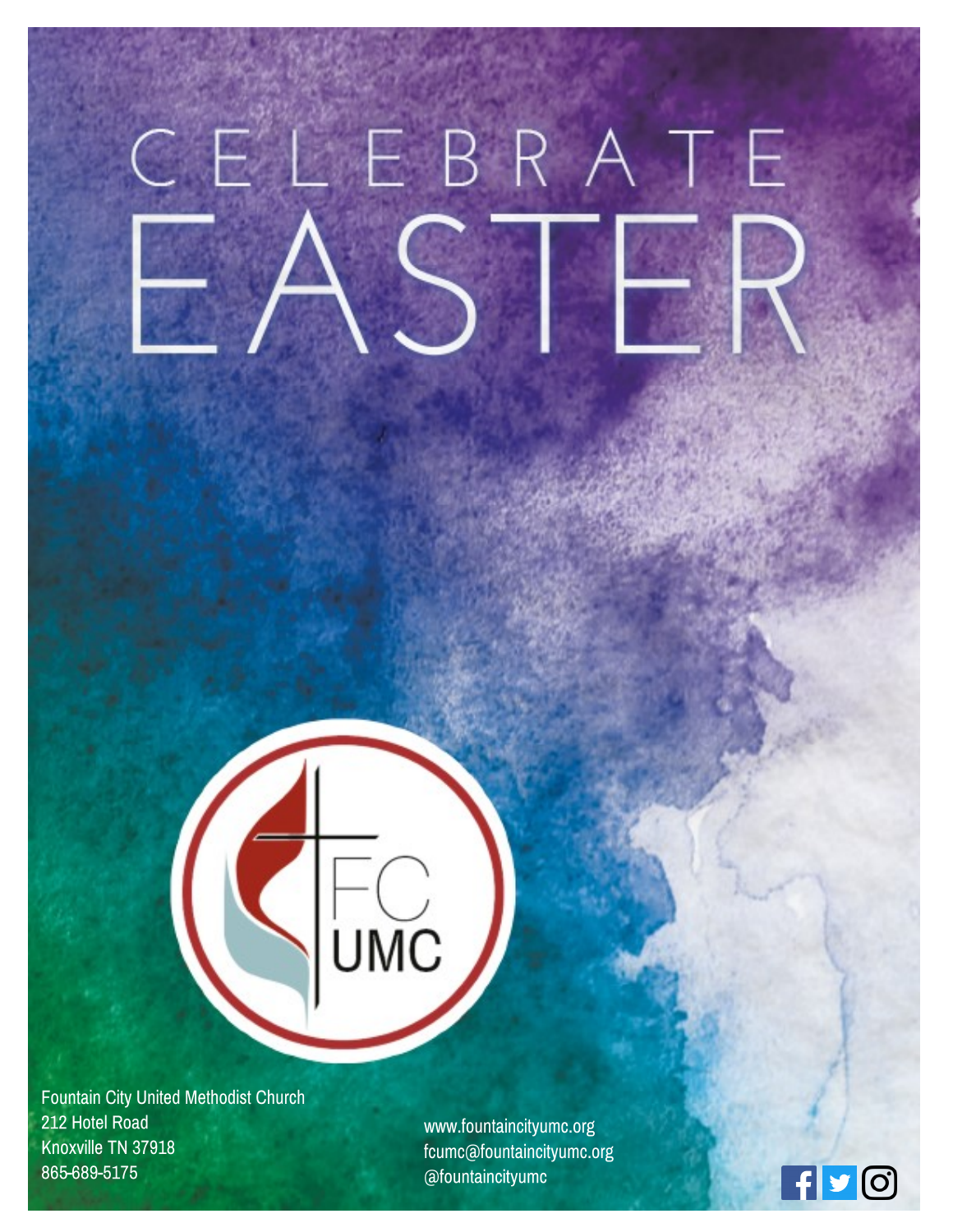| <b>WELCOME &amp; ANNOUNCEMENTS</b><br>PRAYER OF PREPARATION                                           |                                                                                                                                                     | Rev. Chase Crickenberger       |
|-------------------------------------------------------------------------------------------------------|-----------------------------------------------------------------------------------------------------------------------------------------------------|--------------------------------|
| OFFERING IN MUSIC                                                                                     | "Christ the Lord Is Risen Today"                                                                                                                    | arr. Joel Raney                |
| †HYMN                                                                                                 | "Christ the Lord Is Risen Today"                                                                                                                    | UMH 302, verses 2-4            |
| †AFFIRMATION OF FAITH<br><b>†GLORIA PATRI</b>                                                         | "The Apostles' Creed"                                                                                                                               | <b>UMH 881</b><br><b>UMH70</b> |
| A TIME OF SILENCE FOR REPENTANCE AND REFLECTION<br>THE LORD'S PRAYER                                  |                                                                                                                                                     | <b>UMH 895</b>                 |
| <b>OFFERTORY</b><br>†DOXOLOGY                                                                         | "I Know that My Redeemer Liveth"                                                                                                                    | Handel-Haan<br><b>UMH 94</b>   |
| †HYMN                                                                                                 | "The Day of Resurrection"                                                                                                                           | <b>UMH 303</b>                 |
| <b>EPISTLE READING</b><br>LEADER: The word of God for the people of God.<br>ALL:<br>Thanks be to God. | 1 Corinthians 15:19-26                                                                                                                              | Don Dare; Bob Hillhouse        |
| <b>ANTHEM</b>                                                                                         | "Crown Him!"                                                                                                                                        | Dan Forrest                    |
| <b>†GOSPEL LESSON</b><br>ALL:<br>Thanks be to God.                                                    | Luke 24:1-12<br>PASTOR: The Gospel of Our Lord Jesus Christ, for us the people of Christ.                                                           | Rev. Don Hanshew               |
| <b>SERMON</b>                                                                                         | "Hard to Believe"                                                                                                                                   | Rev. Hanshew                   |
| <b>†HYMN</b>                                                                                          | "Christ Is Alive"<br>Those wishing to join the choir in singing the "Hallelujah Chorus" are invited to come forward on the last verse of this hymn. | <b>UMH318</b>                  |
| †BENEDICTION                                                                                          |                                                                                                                                                     | Rev. Hanshew                   |
| <b>†BENEDICTION RESPONSE</b>                                                                          | "Hallelujah Chorus"                                                                                                                                 | G.F. Handel                    |
| <b>†POSTLUDE</b>                                                                                      |                                                                                                                                                     |                                |

†*Please rise in body or in spirit*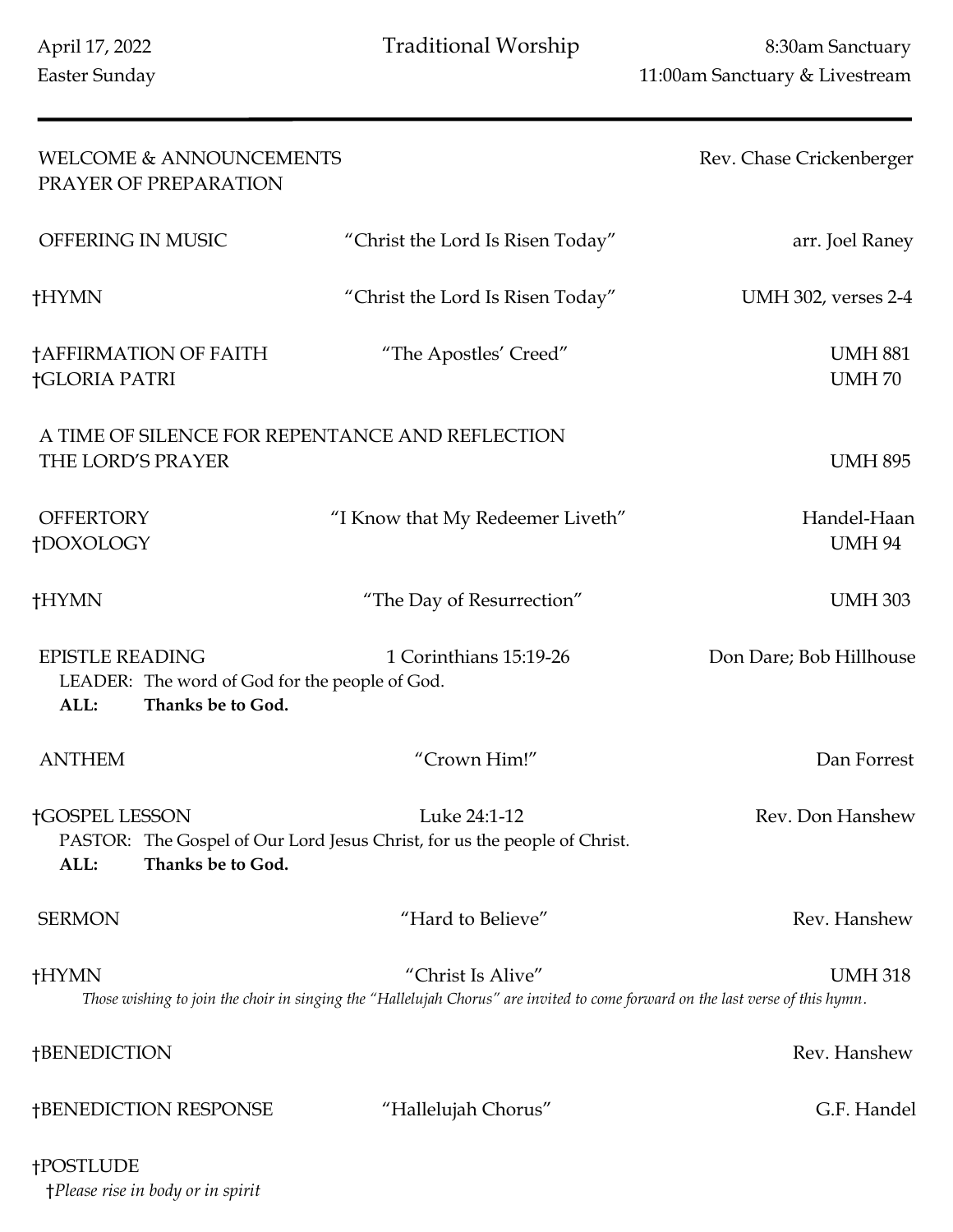#### TRADITIONAL WORSHIP PARTICIPANTS

Senior Pastor: Rev. Don Hanshew

Associate Pastor: Rev. Chase Crickenberger

Director of Music: Leslie Hill

Organist: Stephanie Wayland

Pianist: Kim Meade

Trumpet: Zachary Manges

Tollers Handbell Choir

Chancel Choir

8:30am Lay Reader: Don Dare

11:00am Lay Reader: Bob Hillhouse

Multimedia: Craig Holtzclaw, David Hueser, Devin Laine, Misty McComas, Stuart Mitchell, Greg Smith





April 17, 2022 Contemporary Worship Easter Sunday 9:45am Gym & Livestream

CALL TO WORSHIP "DEVIL"

WELCOME & ANNOUNCEMENTS

EPISTLE READING 1 Corinthians 15:20-22

PRAISE & WORSHIP "Happy Day"

#### PRAYER

MESSAGE & SCRIPTURE Luke 24:1-12

"Hard to Believe"

"Ain't No Grave"

RESPONSE TO THE WORD "Tremble"

BENEDICTION

#### JOURNEY WORSHIP PARTICIPANTS

Senior Pastor

Associate Pastor

Worship Leader

Musicians

Multimedia

Rev. Don Hanshew

Rev. Chase Crickenberger

Mark Seals

Lauren Arp, Michael Bates, Kris Killingsworth, Ed Ripley, Rob Sellers

Craig Grantham, Tammy Grantham, Jeremy Stewart